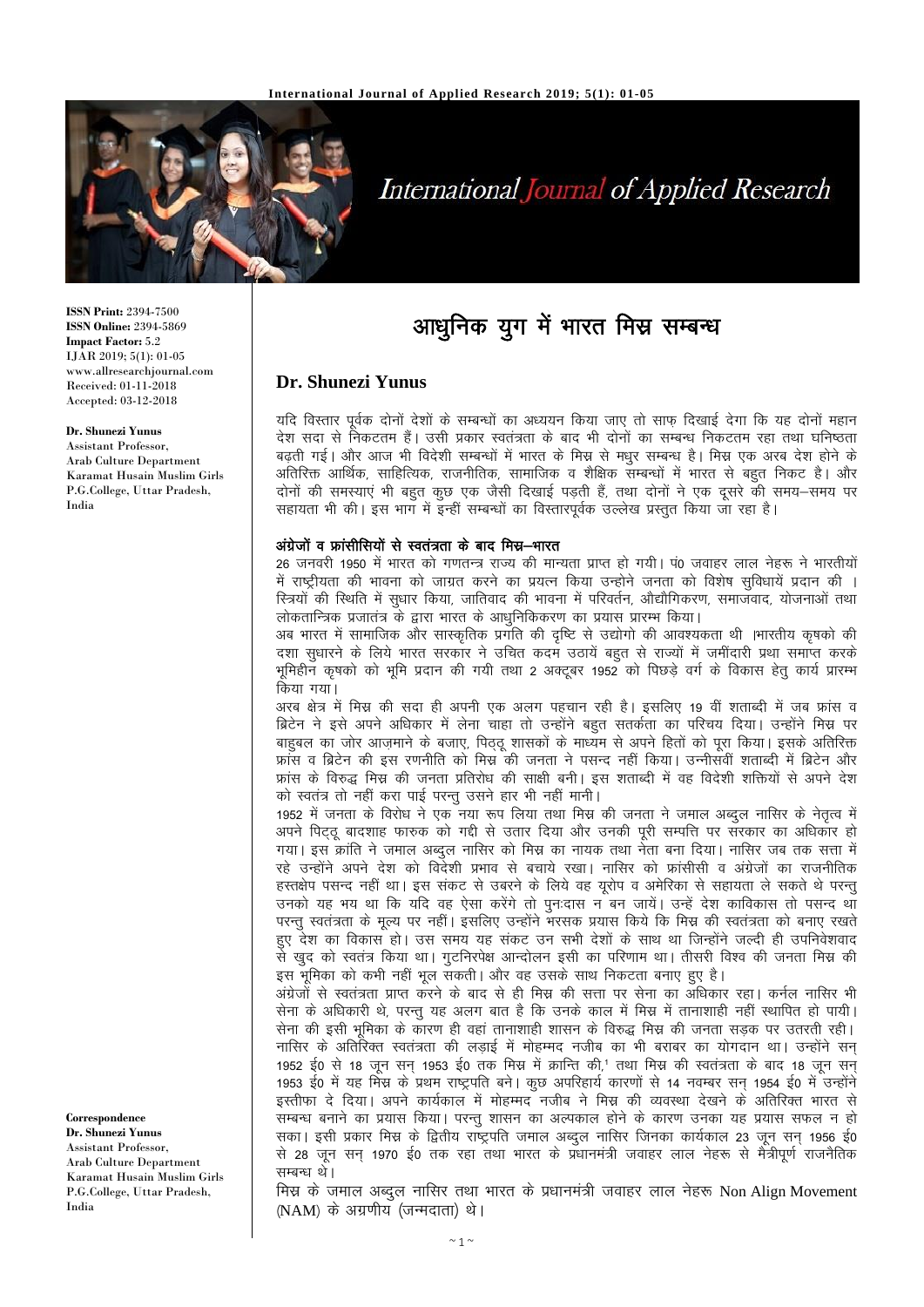भारत मिस्र के राजनैतिक सम्बन्धों की घनिष्ठता का यह प्रमाण है कि सन 1956 ई0 में श्री जवाहर लाल नेहरू ने अपने देश को ब्रिटिश कॉमन वेल्थ से हटाने की धमकी देते हुए मिस्र का साथ दिया। 18 व 19 जुलाई सन् 1956 ई0 को प्रधानमंत्री जवाहर लाल नेहरू, टीटू और जमाल अब्दुल नासिर ने कॉमन वेल्थ सम्मेलन में भाग लिया। इसी सन्दर्भ में इन लोगों ने 20 जूलाई को एक संयुक्त प्रपत्र निकाला, जो कि निम्नलिखित है–In the course of the visit to the Federal People's Republic of Yugoslavia of the President of the Republic of Egypt, Gamal Abdel Nasser, and of teh Prime Minister of India, Jawaharlal Nehru, talks between President Josip Broz Tito, President Nasser and Prime Minister Nehru took place at Brioni on 18 and 19 July 1956. During the talks which were conducted in an atmosphere of cordiality and friendship a detailed exchange of views took place on matters of common interest.

12 माह बाद इनकी पूनः बैठक हुई, जिसमें इन नेताओं ने एक-दूसरे के विचार बिन्दुओं पर सन्तुष्टि प्रकट की, क्योंकि इन सभी ने शान्ति के नियमों को अपने देशों में लागू किया। यह लोग संसार में लड़ाई-झगड़ों को समाप्त करना चाहते थे तथा उनकी सोच में एकरूपता विद्यमान थी। अन्तर्राष्टीय प्रश्नों के समाधान के सम्बन्ध में उनके मत में एकरूपता होने के कारण वह एक-दसरे से सहयोग देते रहे तथा जो नीति उनके देशों में लागू की गई, उसके सन्दर्भ में उन्होंने सन्तुष्टि प्रकट की, क्योंकि इसके द्वारा अन्तर्राष्ट्रीय तनाव में कमी तथा दसरे देशों के साथ सम्बन्धों में मधुरता दिखाई दी। इन नेताओं ने इन सभी बातों को प्रोत्साहन दिया।

Bandung सम्मेलन में इन तीनों नेताओं ने यह अनुभव किया कि जब तक इस पथ्वी पर तनाव की स्थिति बनी रहेगी तथा एक देश दूसरे देश पर अपना प्रभुत्व स्थापित करने का प्रयास करता रहेगा, इससे विश्व की शान्ति भंग होती रहेगी। इन नेताओं ने विश्व के शक्तिशाली टुकड़ों में बँट जाने और एक-दूसरे पर वर्चस्व स्थापित करने पर चिंता व्यक्त की। उनका मानना था कि परे विश्व में शान्तिपर्ण वातावरण स्थापित करने के लिये अत्यधिक विनाशकारी हथियारों पर रोक लगाना व प्रयोगात्मक स्तर पर भी धमाकों को रोकना आवश्यक था, क्योंकि इससे मानवता को आघात पहुँचने के साथ-साथ देश के वातावरण का प्रदुषित होना भी निश्चित था। उन्होंने परमाण शक्ति का प्रयोग केवल उपयोगी हितों के लिये करने पर बल दिया।

भारत के प्रतिनिधि ने यह स्पष्ट किया कि भारत युनाइटेड नेशन्स की नीति में पूर्णतः सहयोग देने के लिये तैयार हैं, परन्तु पूर्व के अनुभव एशिया के देशों की सहायता के रूप में कडवे सिद्ध होंगे। अतः किसी सहायता के रूप में उनको छला गया तथा स्वार्थी लाभ उठाया गया। इस प्रकार इन एशियाई देशों में विदेशी सहायताओं के प्रति सचेतना उत्पन्न हो गयी। इसी सन्दर्भ को लेते हुए उद्घाटन भाषण में भारत ने पून: स्पष्ट किया कि युनाइटेंड नेशन्स की किसी भी नीति में यदि आर्थिक व jktuSfrd izHkko gS ;k mldh >yd fn[krh gS] rks Hkkjr mlls सहमत नहीं होगा।<sup>1</sup> India and other countries in the East should be industrialized, should increase and modernize agricultural production, it is in the interests of those countries that can help in this process to help the Asian countries with capital equipment and their special experience. But in doing so, it is to be borne in mind that no Asian countries will welcome any such assiatance if there are conditions attached to it which lead to any kind of economic domination. We would rather delay our development, industrial or other, than submit to any kind of economic domination by any country.<sup>2</sup> इससे यह स्पष्ट है कि भारत भी अपनी प्रगति को बाधित करने के लिए तैयार था परन्तू दसरे के दबाव में आकर नहीं।

\_\_<br>24 अक्टूबर सन 1956 ई0 में भारत सरकार द्वारा स्वेज कैनाल सम्बन्धी सुझाव दिये गये। यह सुझाव 26 जुलाई सन् 1956 ई0 .<br>में मिस्र के राष्ट्रपति नासिर द्वारा स्वेज कैनाल कम्पनी के सरकारी राष्ट्रीयकरण के सम्बन्ध में था तथा जिसे अक्टूबर सन् 1956 ई0 में (न्ण्छण) सुरक्षा परिषद द्वारा इसे समर्थन पारित किया गया।' भारत द्वारा मिस्र को दिये गये सुझाव के सन्दर्भ में निम्नलिखित तथ्यों से स्पष्ट है-The Government of India published on 24 October 1956 their proposals for the solution of the Suez Canal Issue. The following constitute the proposals:

I. Desirious that a peaceful and adequate solution of the situation which has arisen in respect of the suez Canal, in accord with the Charter, The principles and purposes of the United Nations and consistently with the sovereignty of Egypt, must be found and the way for negotiations opened on the basis of:

- 1) The recognition of the Suez Canal as an integral part of Egypt and as a waterway of international importance.
- 2) Free and uninterrupted navigation for all nations in accordance with the Convention of 1888;
- 3) The tolls and charges being just and equitable and the facilities of the Canal being available to all nations without discrimination;
- 4) The canal being maintained at all times in proper condition and in accordance with modern technical requirements relating to navigation; and
- 5) Co-operation between the Canal Authority and the users of the canal receiving due recognition.

सन 1956 ई0 में ब्रिटेन तथा फ्रांस स्वेज कैनाल पर अपना एकाधिकार स्थापित करना चाहते थे। इस अवसर पर भारत मिस्र का साथ देने से पीछे न हटा तथा भारत ने स्वेज नहर के सम्बन्ध में Internationalization Committee का प्रस्ताव प्रस्तुत किया जो कि मिस्र के पक्ष में था, परन्तु ब्रिटेन व फ्रांस के पक्ष में न होने के कारण इसे मान्यता न दी गई।' मिस्र की आन्तरिक समस्याओं में भी ब्रिटेन ने हस्तक्षेप करना प्रारम्भ कर दिया था। रवेज नहर का निर्माण व्यापारिक उददेश्य से हुआ था, परन्तु मिस्र पर ब्रिटेन व फ्रांस का अधिकार बढ़ता चला गया। ब्रिटेन, फ्रांस तथा अमेरिका स्वेज नहर के अन्तर्राष्ट्रीय नियंत्रण के पक्षधर थे परन्तु कर्नल नासिर ने स्वेज नहर के राष्ट्रीयकरण की घोषणा करते हुए 26 जुलाई 1956 में सकन्दरिया में एक जोशीला भाषण दिया, हस भाषण में नासिर ने मिस्र की जनता के सम्मुख कहा कि— ''स्वेज कैनाल कम्पनी मिस्र की कम्पनी बतायी गयी है जिसमें उसी देश के कानून के अन्तर्गत विचार है इस कम्पनी में ब्रिटेन के 44: के शेयर, निर्देशकों की संख्या 32 है जिसमें से 9 ब्रिटेनी, 16 फ्रांसीसी, 5 मिस्री, 1 अमेरिकन तथा एक डच

निर्देशक है। स्वेज कैनाल की छूट सन 1968 ई0 में समाप्त हो जानी थी और मिस्री सरकार पूर्व व उस समय की दोनो ही ने .<br>साफ—साफ सार्वजनिक रूप से घोषित कर दिया था कि इन परामर्श का नवीनीकरण नहीं किया जाएगा। जो कि सन 1856 ई0 की सन्धियों के अन्तर्गत थे। मिस्री सरकार का स्वेज कैनाल सम्बन्धी यह निर्णय तथा निवेशकों को बाजार मूल्य पर पैसा अदा करना यदि देनदारी हो तो मिस्री सरकार ने यह भी स्पष्ट किया कि वह सभी देनदारियां जो कि अर्न्तराष्टीय सन्धि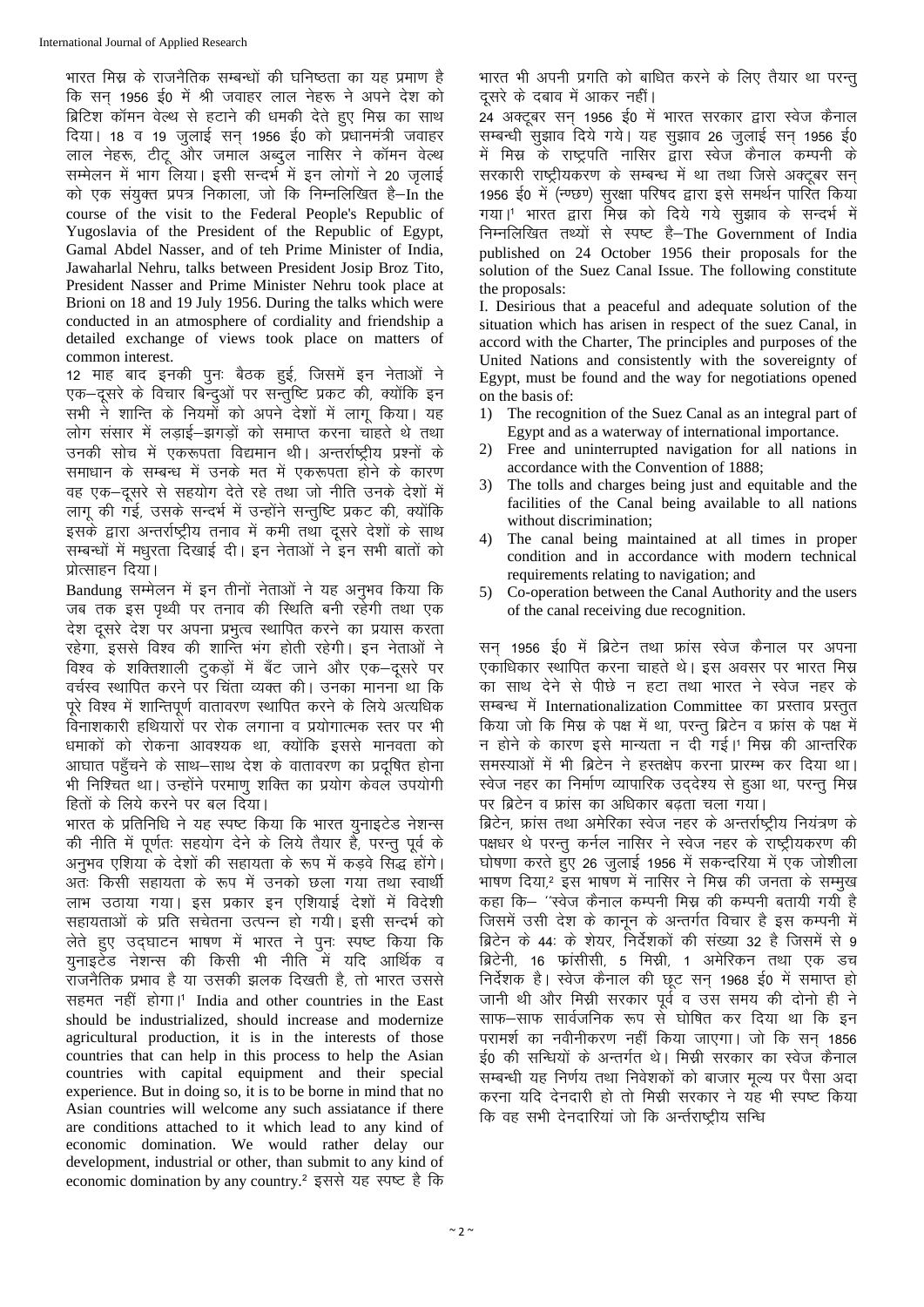

The internationalization of Suez Canal

सन 1888 ई0 के अन्तर्गत थी तथा एग्लो इजिप्शिन एक्ट सन 1954 ई0 के अन्तर्गत ही उन सभी देनदारियों को अदा करेगा।''1 फिर स्वेज नहर विवाद का एक अन्य मुख्य कारण यह भी था कि सैनिक दृष्टि से नहर का महत्व होने के कारण पश्चिमी देशों की इसमें अधिक अभिरुचि थी तथा इसका व्यापारिक महत्व भी अत्यधिक था। यदि इस नहर को पश्चिमी देशों के लिये बन्द कर दिया जाता, तो एशिया के साथ व्यापार करने के लिये पश्चिमी देशों को हजारों मील का समुद्री मार्ग तय करना पड़ता। जिसके कारण अनेक कठिनाईयां उत्पन्न हो जाती, समय अधिक लगता और व्यापारिक व्यय भी बढ जाता।

#### भारत—मिस्र सम्बन्धों का राजनैतिक प्रभाव

मिस्र की स्वतंत्रता सम्बन्धी सोच भारत की विदेश नीति में दिखाई पड़ी। 1 जुन सन 1948 ई0 के United Nation's Economic Commission for Asia and the Far East Statecommand की बैठक में भारत द्वारा अपने उद्घाटन के भाषण में इस बात को स्वीकारा था, कि एशिया पीढियों से एक स्थान पर स्थिर होने के साथ-साथ पिछड़ा हुआ था तथा विश्व की आर्थिक उन्नति में भी बहुत पीछे था। एशिया के सभी देशों को विकासशील होने के लिये औद्योगीकरण तकनीकी तथा अनुभव इत्यादि की दूसरे सामर्थ्य देशों से आवश्यकता थी। परन्तु एशिया का भारत जैसा देश यह कभी नहीं चाहेगा कि उसकी उन्नति, विकास, औद्योगीकरण, नवीन कृषि उत्पाद में सहायक यंत्र इत्यादि दूसरे देश के आर्थिक दबाव में हों। यह एक ऐसा सच है जिसे प्रत्येक भारतवासी मानेगा।<sup>1</sup>

भारत मिस्र सम्बन्ध का यदि हम अध्ययन करें, तो यह स्पष्ट होता है कि दोनों देशों ने आज भी बहुत से समझौते किए हैं और यह समझौते सामाजिक, आर्थिक और सभ्यता एवं संस्कृति के क्षेत्र में हुए हैं। इसका अनुमान इस रिपोर्ट से लग सकता है ।

A number of agreements covering various aspects of political, economic and cultural relations have been signed by the two countries. A Partnership Agreement between India and Egypt was initialed in Cairo in May 1999 during the first meeting of the India & Egypt Joint Business Group. It is an umbrella Agreement focusing on bilateral industrial cooperation for setting up of joint ventures with built-in exchange of expertise. The Agreement is yet to be signed. To give a further boost to bilateral economic relations a

Preferential TRADE Agreement (PTA) and a new Double Tauation Avoidance Agreement (DTAA) are being negotiated by the two sides- Other important ongoing negotiations include Air Connectivity Talks and Merchant Shipping Agreement. The Tourism Cooperation Agreement has been ratified by both the countries.

जबकि इस प्रकार के समझौते नेहरू के काल में भी बहुत हुए हैं। इसका अनुमान मिस्र के नेता जमाल अब्दुल नासिर और पंडित नेहरू की भेटों से लगाया जा सकता है। चावन लाई द्वारा 7 पावर कान्फ्रेंस में मिस्र और भारत भी था।

#### स्वेज विवाद–

सन् 1956 ई0 में स्वेज कैनाल के राष्ट्रीयकरण के सम्बन्ध में नेहरू का रुख मध्यस्थ (Neutral) था। पं0 जवाहर लाल नेहरू ने सरकारी उच्च अधिकारियों से स्वेज कैनाल के सम्बन्ध में कोई भी टिप्पणी न देने को कहा।

स्वेज कैनाल के अन्तर्राष्ट्रीय नियंत्रण के सम्बन्ध में ब्रिटेन एक कान्फ्रेंस करवाना चाहता था। यह तत्व ज्ञात होने पर नेहरू ने नासिर को सलाह दी कि वह स्वयं इस बैठक की अगवानी करें। चूँकि इससे मिस्र का भविष्य जुड़ा है जो कि सह–सम्मति से ही हल हो सकता है।



पं0 नेहरू कर्नल नासिर को स्वेज कैनाल संबधी सूक्षाव देते हुए

#### पं0 नेहरू और कर्नल नासिर के सम्बन्धों का विवरण–

कई स्थानों पर पं0 नेहरू ने जमाल अब्दुल नासिर को महत्वपूर्ण सझाव दिये। जिसमें से यह भी एक था कि लन्दन से लौटते समय जब जवाहर लाल नेहरू काहिरा आये. तो उन्होंने नासिर और उनके सहयोगियों से कहा कि वह मिस्र व इज्राइल विवाद को लेकर ब्रिटेन के विरुद्ध कोई कड़े शब्दों का प्रयोग न करें और उससे सम्बन्धित उद्देश्यों को भी दृढ़ता से रखें। इस सुझाव के बाद नासिर की वाणी के विनम्र शब्दों के प्रयोग ने चर्चिल को भी प्रभावित किया।1 पं0 जवाहर लाल नेहरू और कर्नल नासिर की मित्रता आधुनिक काल में अत्यधिक प्रसिद्ध हुई।

भारत को विकासशील देशों की श्रेणी में खड़ा करने का जो कार्य पंडित जी ने किया, उससे कौन असहमत हो सकता है। मेरी दृ ष्टि में पंडित जी का दुसरा बड़ा कार्य भारत में लोकतंत्र को खड़ा करना था जिसकी जड़ें अब अत्यधिक परिपक्व हो चुकी हैं और जिसका लोहा सम्पर्ण विश्व मानता है और भारत को विश्व का सबसे बड़ा लोकतंत्र कहा जाता है।

#### स्वस्थ लोकतंत्र

सन् 1952 में पंडित जी के नेतृत्व में देश के पहले आम चुनाव में स्वस्थ लोकतंत्र की जो नींव रखी गई थीं, वह वर्तमान समय में भी उपस्थित है (आपातकाल के 19 माह को छोड़कर)। प्रधानमंत्री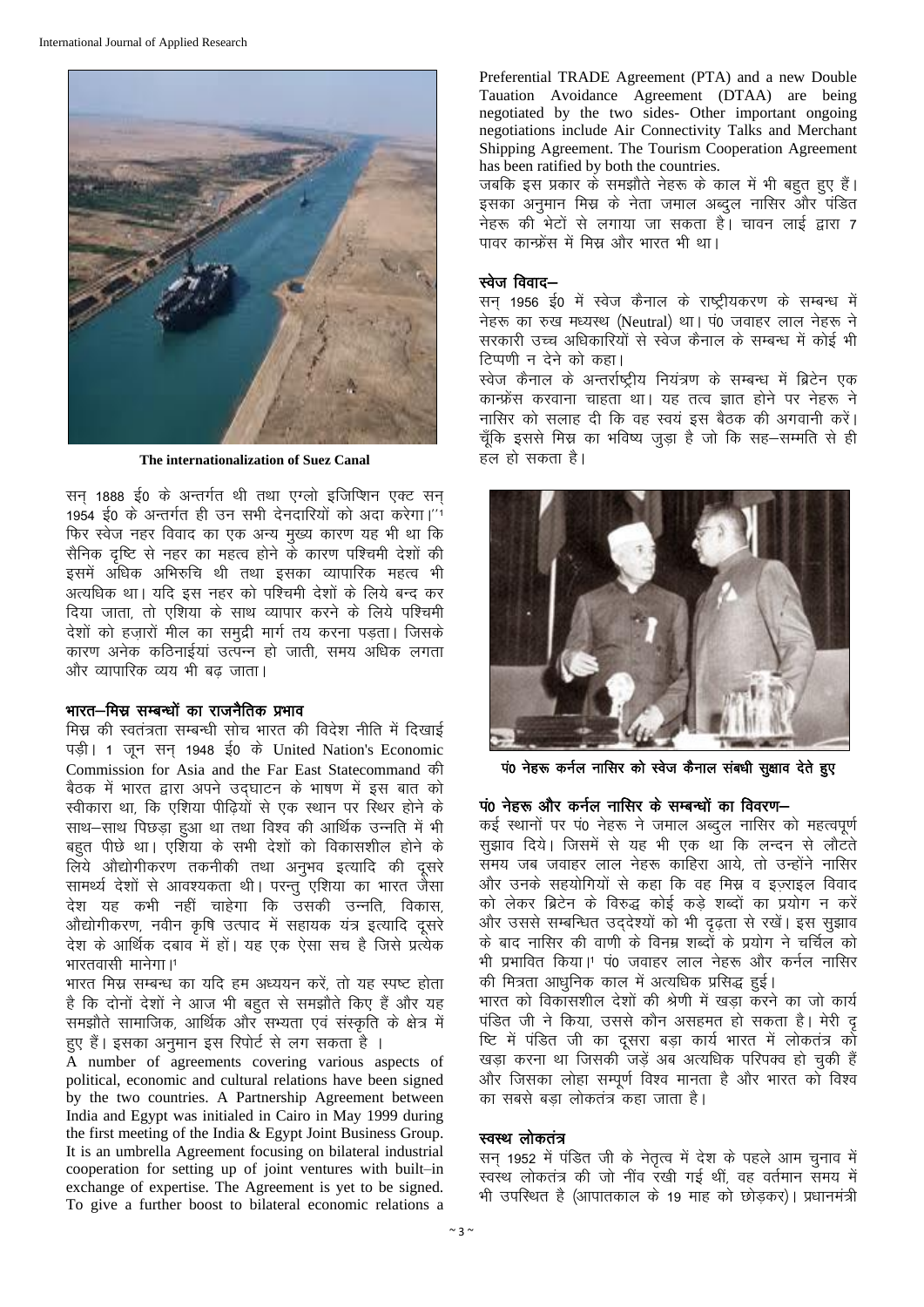काल में विदेशी विभाग सदा नेहरू के पास रहा और इसी मध्य उन्होंने मार्शल टीटो, कर्नल नासिर तथा सुकाडों के साथ मिलकर गट-निरपेक्ष आन्दोलन की नींव रखी, जो शीत युद्ध की समाप्ति से पहले तक काफी प्रभावी रहा।<sup>1</sup>

कर्नल नासिर ने सन 1955 ई0 में कहा कि यदि हम दसरों के प्रति मित्रता का हाथ बढ़ायेगें, तो दूसरे भी हमारे मित्र बने रहेगे जिससे देश की सीमाओं तथा हिमालय की सुरक्षा हो सकेगी। सन 1955 ई0 में नासिर के विदेशी नीति से सम्बन्धित कदम ब कदम भारत के साथ होने पर चीन को आपत्ति हुई कि. "नेहरू का भारत एक रोड़ा है''। भारत के सम्मान को अत्यधिक घात लग सकता है यदि वह चीन को इस मामले में सम्मिलित न करे। परन्तु अंतिम समय में पंडित जी को कुछ असफलताओं का भी मुंह देखना पड़ा और चीन के साथ मित्रता करना अत्यंत भारी पडा।

यद्यपि चीन के साथ मित्रता का आरम्भ भी उन्होंने परी निष्ठा से किया था और पंचशील के सिद्धांत के साथ–साथ हिंदी चीनी भाई-भाई का नारा दिया, परन्तु 1962 में चीन द्वारा भारत पर आक्रमण करने से पंडित जी भी बहुत दुःखी हुए और कुछ लोगों का तो ये भी मानना है कि उनकी मौत का कारण यह दुख भी था। 19वीं सदी के अन्तिम 25 वर्षों में तथा इसके बाद भी विदेशी व्यापार की बढोत्तरी होती रही।<sup>3</sup> 12 जुलाई सन 1962 ई0 में भारत के अन्तर्राष्ट्रीय व्यापार मंत्री मन भाई शाह ने भारत के प्रतिनिधि के रूप में, आर्थिक विकास की समस्याओं के सन्दर्भ में काहिरा के सम्मेलन में भाग लिया।

20 अगस्त सन् 1963 ई0 के बाद 30 भारतीय टेक्नीशियन्स ने काहिरा के कारखाने में सुपरसोनिक जेट लड़ाकू विमानों को बनाने में मिस्र को सहयोग दिया। इन तकनीकी लोगों को मिस्र की सरकार ने भारत की सरकार की सहायता से चना था।

सन 1967 ई0 में अरब-इस्राईल की लड़ाई नें भी भारत ने मिस्र तथा अरबों का साथ दिया। मिस्र की राजनैतिक रणनीति की समय-समय पर भारत ने सराहना की। नेहरू ने कई देशों से आर्थिक व राजनैतिक सन्धियाँ कीं, परन्तू उन्होंने मिस्र को सबसे अधिक महत्व दिया। काहिरा भारत को अधिक मात्रा में रुई निर्यात करना चाहता था, परन्तु उस समय तक भारत स्वयं रुई के निर्यात में सक्षम हो गया। जिसके कारण मिस्र को आर्थिक क्षति का सामना करना पडा। आर्थिक कारणों का प्रभाव राजनैतिक स्थिति पर भी पड़ा। अतः दोनों देशों के सम्बन्ध इतने मधुर नहीं रहे, जितने कि पूर्व में थे। दोनों देशों के सम्बन्धों में पुनः परिपक्वता आने से पूर्व ही सन् 1970 ई0 में हृदयगति रुक जाने से कार्यालय में नासिर का देहान्त हो गया।

मिस्र के राजनैतिक नेता तथा उच्च अधिकारी अपने देश का दसरे देशों से सम्बन्ध बनाने हेतू भिन्न–भिन्न देशों में जाया करते थे। इसी सन्दर्भ में अनवर सादात जो कि मिस्र के इस्लामिक कान्फ्रेंस के सेक्रेटरी जनरल (सचिव) तथा 'अल गोम होरिया' नामक समाचार—पत्र के प्रशासक थे। (यह मिस्र का दैनिक समाचार—पत्र था) उन्होंने भारत का भ्रमण किया तथा प0 जवाहरलाल नेहरू से भेंट की। उन्होंने बांग्लादेश, पाकिस्तान के अतिरिक्त सन 1974 ई0 में भारत भ्रमण किया, ताकि वह यहाँ कि (सामाजिक, आर्थिक व राजनैतिक) परिस्थितियों से भली–भाँति अवगत हो सकें। 2 भारत ही नहीं अनवर सादात का एशिया तथा इण्डोनेशिया आदि सभी स्थानों से सम्पर्क बना रहता था। सन 1977 ई0 में मिस्र के अनवर सादात ने येरुशलम का भ्रमण किया। इस राजनैतिक गतिशीलता को भारत ने वीरता का कदम बताया। मिस्र व इस्राईल के सहमति पत्र को मध्य-पर्व की समस्याओं का निवारण का प्रथम कदम बताया। भारत आने पर सादात का नेहरू द्वारा स्वागत किया गया।

भारत में तेल की कमी को पूरा करने के लिये सन् 1979 ई0 में मिस्र ने भारत को तेल का निर्यात प्रारम्भ किया, जो कि भारत के कुल निर्यात का 0.5 प्रतिशत था तथा सन् 2000 ई0 में मिस्र से भारत को निर्यात किये जाने वाले तेल की मात्रा 95 प्रतिशत हो गई। तेल की आवश्यकता पूरी होने से भारत ने स्वयं को बहुत अच्छी रिथति में पाया। भारतीय निवेशकारों में आत्मबल की भावना जाग्रत हुई तथा उन्हें मिस्र में अपना धन निवेश करने में पूर्णतः विश्वास था। इसी विश्वास के फलस्वरूप भारतीय पॅंजीपतियों ने मिस्र में धन निवेश के प्रति रुचि दिखाई।

सर्वे में भी यह तथ्य सामने आये हैं कि भारतीय पूँजीपतियों की सोच मिस्र की अर्थव्यवस्था के प्रति सकारात्मक थी। वह बिना भय के अपनी पँजी का निवेश मिस्र में करने को तैयार थे। सन 2003 ई0 में (पेंट्रोलियम) तेल के सम्बन्ध में भारत की रिलाइस कम्पनी ने मिस्र को जनरल पेट्रोलियम कारपोरेशन से (ब्तनकम व्यस) कच्चा तेल सम्बन्धी हस्ताक्षर किया। सन 2004 ई0 में मिस्र पेट्रोलियम मंत्रालय ने गैस अथोरिटी ऑफ इण्डिया लिमिटेड को गैस पाइप लाइन सम्बन्धी प्रस्ताव भी दिया।' दिल्ली रिपोर्ट सोमवार 10 दिसम्बर सन 2007 ई0 में इण्डिया-इजिप्ट लिमिटेड मिस्र में नयी रिफाइनरी लगाने की संभावनाएँ ढंढ रही है। इण्डियन ऑयल कारपोरेशन मिस्र में अपनी तेल रिफाइनरी लगाने की संभावनाओं के लिये इजिप्ट-इंडिया लिमिटेड के इंजीनियर्स को मिस्र भेज रही है। इण्डियन ऑयल कारपोरेशन की चेयरमैन श्री मकेश ने रिपोर्ट में बताया कि— मिस्री भागीदार है कि आपसी व्यापार में रिकार्ड बढोत्तरी हुई। युनाइटेड स्टेट, इटली तथा सउदी अरब के बाद भारत मिस्र का चौथा सबसे बड़ा व्यापारिक भागीदार बन गया तथा भारत व मिस्र के व्यापारिक सम्बन्ध चौथे स्थान पर पहुँच गये।

दोनों नेताओं ने एक–दूसरे के रक्षा सम्बन्धी क्षेत्रों में सहमति व्यक्त की। मिस्र के राष्ट्रपति ने भारत के प्रधानमंत्री मनमोहन सिंह को भाई कहते हुए भारत को हर संभव सहयोग देने को कहा तथा यह भी कहाँ कि वह भारत की सहायता के लिये हर समय तत्पर रहेगा। मूर्सी के शक्ति मे आने से पूर्व मिस्र कई वर्षो से कठिनाईयों से जकडा था मिस्र की भौगोलिक स्थिति एशिया व अफ्रिका के मध्य एक पूल की भाँति थी जो कि ग्लोबल ट्रेड रूट (Global Trade Route) बनाता है, जिसमें सक्षम लोग हैं वह भारत के लिये एक आकर्षण की जगह बनाता है। भारत के प्रधानमंत्री मनमोहन सिंह ने कहा कि वह स्वयं मिस्र के राष्ट्रपति मूर्सी उत्पादक भागीदारी जैसे–सामाजिक तथा आर्थिक विकास, उच्च शिक्षा, कृषि तथा स्वास्थ्य सम्बन्धी सेवाओं हेतु तैयार है और मूर्सी ने मनमोहन सिंह से कहा – "We also agreed to enhance our defence exchanges and co-operation"

Egypt Genra Petrolium Corporation के साथ 9 बिलियन डॉलर की रिफाइनरी और पेट्रोलियम केमिकल कॉम्प्लेक्स मिस्र में बनवायेगा।' यह सभी बातें इस बात का साक्ष्य हैं कि भारत के मिस्र के साथ आर्थिक तथा व्यापारिक सम्बन्ध अति मधुर रहे हैं। मिस्र के राष्ट्रपति हस्नी मुबारक ने सन 2008 ई0 में भारत का भ्रमण किया तथा प्रधानमंत्री श्री मनमोहन सिंह से भेंट की।

मिस्र की नवीन परिस्थितियों ने गति पकडी तथा वह अपने देश के विकास के लिये एक नयी ऊर्जा के साथ अग्रसर हुए। यही उचित समय था, जब भारत व मिस्र ने साथ मिलकर एक ऐसी योजना प्रारम्भ की जिसमें केवल विजय ही विजय (पद पद `पजनंजपवद) का स्थान था तथा पराजय की कोई संभावना नहीं थी। अतः भारत व मिस्र पारस्परिक आर्थिक विकास की नई ऊँचाईयाँ छूने लगे और सन 2011-2012 ई0 में व्यापार ने पूर्व के वर्ष से 60 प्रतिशत की बढ़ोत्तरी की। हुस्नी मुबारक के सत्ता मुक्त होने के बाद मिस्र वही राजनीतिक अस्थिरता का शिकार हो गया। अतः मोहम्मद मुर्सी के सत्ता में आने से पूर्व मिस्र में उथल-पथल चल रही थी।

मोहम्मद मूर्सी के राष्ट्रपति बनने के पश्चात भारत–मिस्र के व्यापार के नये आयाम खुल गये। मिस्र के स्टॉक बाज़ार में उछाल आना इस बात का संकेत था कि मोहम्मद मुर्सी ने मिस्र की आर्थिक स्थिति के मार्ग प्रशस्त किये। यही नहीं, मिस्र के